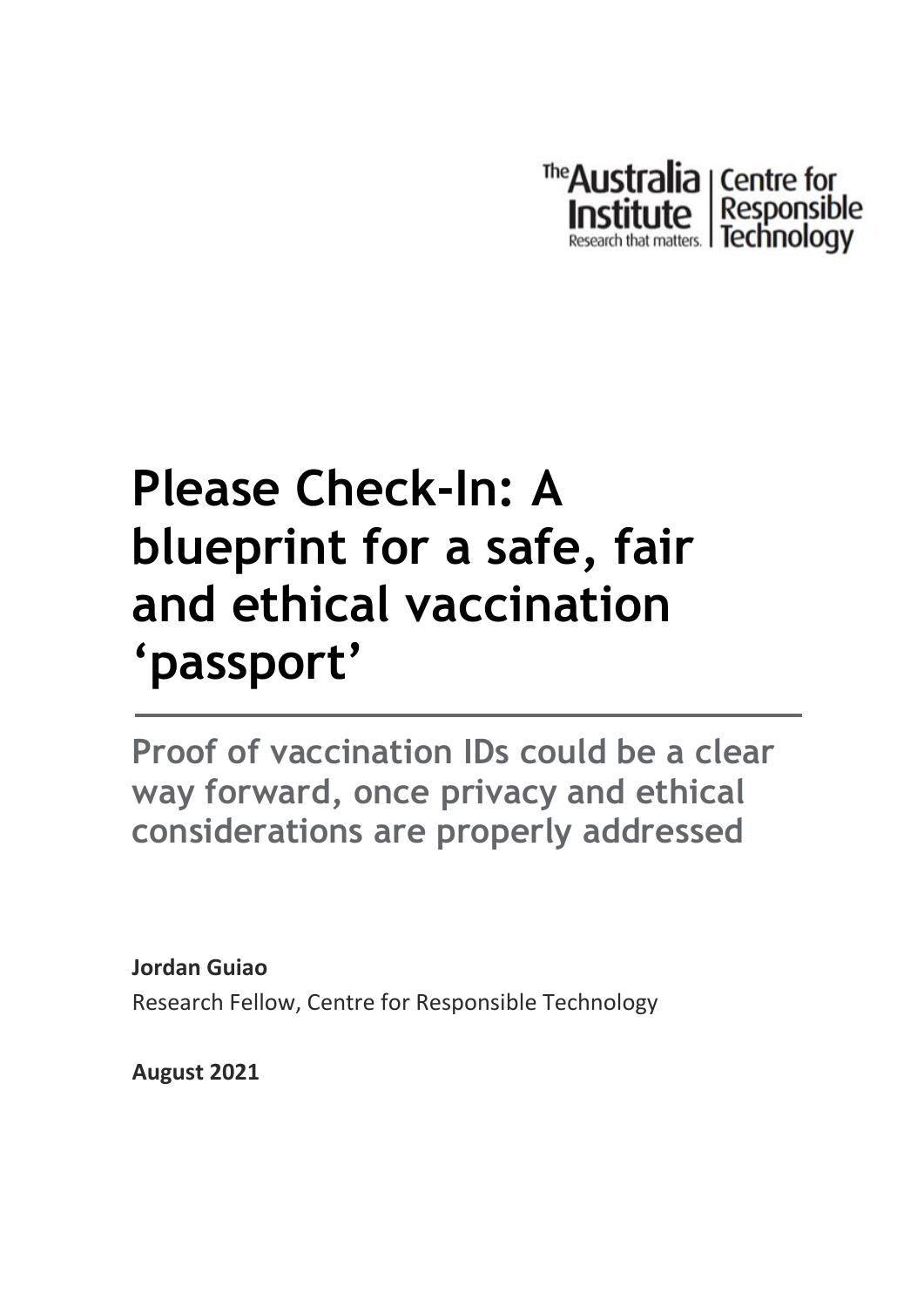### **About The Australia Institute**

The Australia Institute is an independent public policy think tank based in Canberra. It is funded by donations from philanthropic trusts and individuals and commissioned research. We barrack for ideas, not political parties or candidates. Since its launch in 1994, the Institute has carried out highly influential research on a broad range of economic, social and environmental issues.

### **About the Centre for Responsible Technology**

The Australia Institute established the Centre for Responsible Technology to give people greater influence over the way technology is rapidly changing our world. The Centre will collaborate with academics, activists, civil society and businesses to shape policy and practice around network technology by raising public awareness about the broader impacts and implications of data-driven change and advocating policies that promote the common good.

### **Our philosophy**

As we begin the 21st century, new dilemmas confront our society and our planet. Unprecedented levels of consumption co-exist with extreme poverty. Through new technology we are more connected than we have ever been, yet civic engagement is declining. Environmental neglect continues despite heightened ecological awareness. A better balance is urgently needed.

The Australia Institute's directors, staff and supporters represent a broad range of views and priorities. What unites us is a belief that through a combination of research and creativity we can promote new solutions and ways of thinking.

### **Our purpose – 'Research that matters'**

The Institute publishes research that contributes to a more just, sustainable and peaceful society. Our goal is to gather, interpret and communicate evidence in order to both diagnose the problems we face and propose new solutions to tackle them.

The Institute is wholly independent and not affiliated with any other organisation. Donations to its Research Fund are tax deductible for the donor. Anyone wishing to donate can do so via the website at https://www.tai.org.au or by calling the Institute on 02 6130 0530. Our secure and user-friendly website allows donors to make either one-off or regular monthly donations and we encourage everyone who can to donate in this way as it assists our research in the most significant manner.

Level 1, Endeavour House, 1 Franklin St Canberra, ACT 2601 Tel: (02) 61300530 Email: [mail@tai.org.au](mailto:mail@tai.org.au) Website: www.tai.org.au ISSN: 1836-9014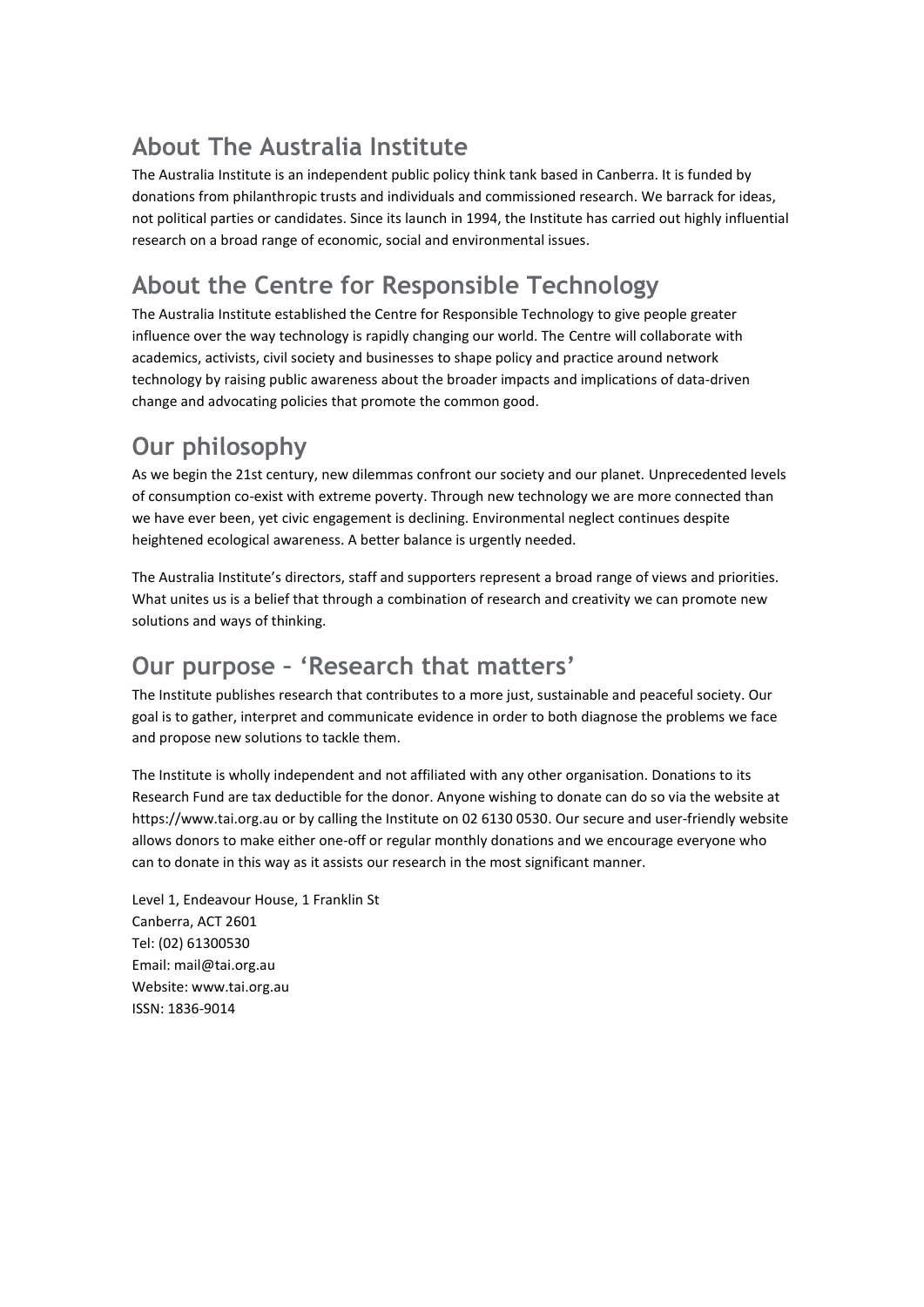## **Summary**

Mass vaccination is needed to mitigate against the effects of COVID-19 and to help Australia start to ease restrictions. Vaccination 'passports' can be an effective way to track vaccination records and status within the population however some key technical, privacy and ethical considerations needs to be addressed to ensure they benefit all Australians.

In developing proof of vaccination, the Australia Institute's Centre for Responsible Technology have developed some fundamental principles which form the blueprint for a safe and ethical vaccination 'passport', including:

- **Privacy by design** respects the data privacy of Australians
- **Purpose limitations** only uses data for the intended purpose of verifying COVID vaccination status
- **Flexible user control and consent** managed by users directly
- **Data minimisation** only capture the minimal amount of data
- **Data use transparency** have clear and unambiguous terms and conditions
- **Data expiry** data expires after its intended use is fulfilled
- **Safety and security** safe from fraudulent and harmful access
- **Allows for legitimate exemptions** considers use cases for all Australians, including those who are legitimately exempt
- **Covers groups not eligible for Medicare**  including temporary workers, residents and international students
- **Adopts a partnership with the private sector as needed**  considers the best product use cases and leverages the private sector as required
- **Allows for verifiable non-digital format** caters to Australians with no/limited digital access
- **No biometric capture** doesn't use problematic biometrics for identification

Only in using these principles as part of the development of passports can Australians have the confidence that vaccination passports are safe, fair and consider everyone.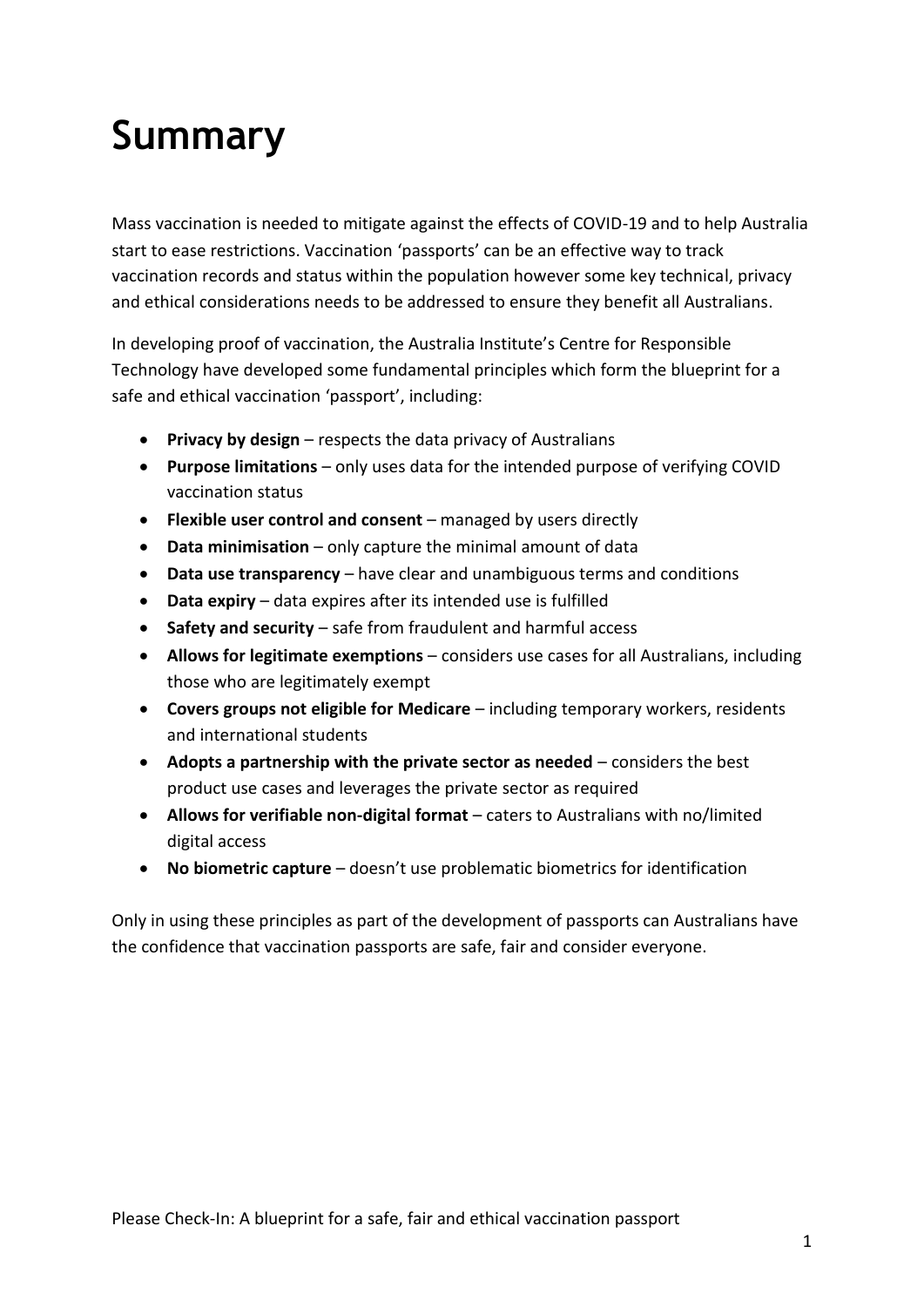## **Introduction**

As states around Australia go in and out of lockdown, mass vaccination is widely recognised as one of the main ways the country will be able to live with the virus into the future. The ability to identify who has and who has not been vaccinated therefore, will be key in ongoing monitoring of the virus within the population, as restrictions ease and mobility increases.

While many see vaccination 'passports' as simply an extension of the current compliance regime we have in place as part of being a citizen of Australia, (like driver's licenses and national passports), and advocate it as a way out of lockdown, $<sup>1</sup>$  some questions have been</sup> raised about the ethical implications of such a program.<sup>2</sup> The digital nature of this identification has also thrown up technical and privacy considerations such as cyber security and fraud<sup>3</sup>, and data ownership and wider data sharing.

Polling conducted by The Australia Institute found that the vast majority of Australians (75%) are primarily concerned with their privacy and cybersecurity online.<sup>4</sup>

| Figure 1: Specific issues of concerns from the Big Tech Power Report: How Australians feel about the power of |  |
|---------------------------------------------------------------------------------------------------------------|--|
| Big Tech and its impacts on Australian society:                                                               |  |

| <b>Concern</b><br>levels       | <b>Privacy</b> | Cyber<br>bullying | Cyber<br><b>Security</b> | <b>Abuse</b> | Free<br><b>Speech</b> | <b>Addiction</b> | <b>Disinformation</b> |
|--------------------------------|----------------|-------------------|--------------------------|--------------|-----------------------|------------------|-----------------------|
| <b>Concerned</b>               | 75%            | 74%               | 75%                      | 73%          | 48%                   | 57%              | 72%                   |
| <b>Neither</b>                 | 19%            | 18%               | 19%                      | 17%          | 32%                   | 25%              | 21%                   |
| <b>Not</b><br><b>Concerned</b> | 6%             | 8%                | 6%                       | 9%           | 20%                   | 18%              | 7%                    |

Please Check-In: A blueprint for a safe, fair and ethical vaccination passport

<sup>1</sup> Minns (2021), *Vaccine passports are our safe passage to normal life. Ignore your MPs' backlash, Premier,* https://www.smh.com.au/national/nsw/vaccine-passports-are-our-safe-passage-to-normal-life-ignore-yourmps-backlash-premier-20210902-p58o7e.html

<sup>2</sup> Smith (2021), *Moral and legal dilemma of vaccine passports for Australia,* https://www.news.com.au/national/politics/moral-and-legal-dilemma-of-vaccine-passports-foraustralia/news-story/14037a52b21668bbe4f8be525ed97de7

<sup>3</sup> Lefroy (2021), *Alarming problem with Australia's Covid vaccination 'passport',*

https://au.news.yahoo.com/alarming-problem-australia-covid-vaccine-passport-113442614.html

<sup>4</sup> Guiao (2021), *Big Tech Power Report: How Australians feel about the power of Big Tech and its impacts on Australian society,* 

https://d3n8a8pro7vhmx.cloudfront.net/theausinstitute/pages/3645/attachments/original/1625631795/Big Tech Power Report.pdf?1625631795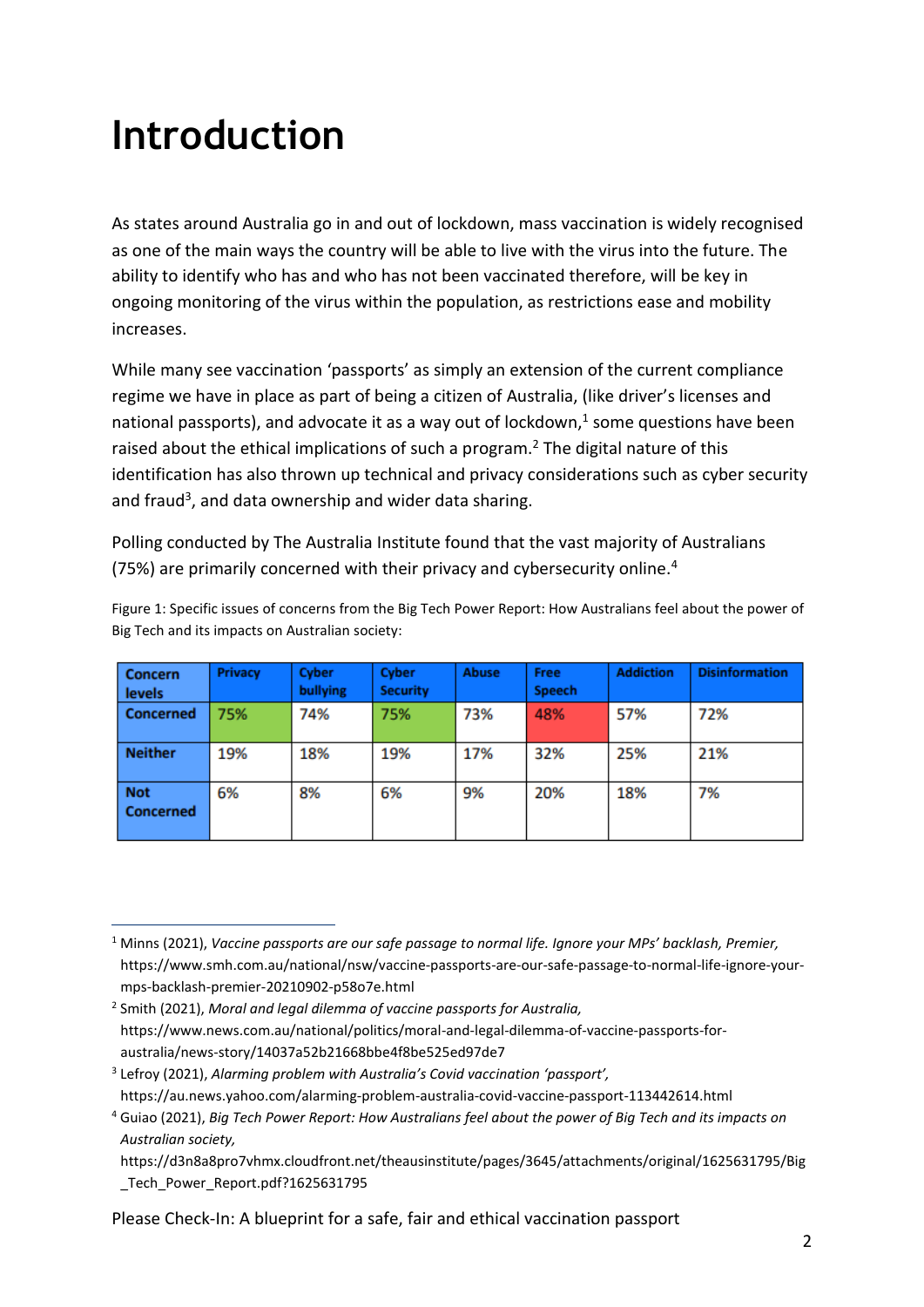Currently, the most widely available proof of vaccination is through the Federal Government-managed MyGov app, which can be used to access a digital certificate after the full two doses.<sup>5</sup> Users must be eligible for Medicare which tracks COVID vaccination status.

#### Figure 2: Instructions from the Services Australia website on how to get proof of vaccination

You can get an immunisation history statement or COVID-19 digital certificate to show proof of your vaccinations.

How you get proof depends on your situation. This includes if you need to create a myGov account or link services, or enrol in Medicare.

If you're 14 or older, you'll need to get your own immunisation history statement or digital certificate using either your:

- Medicare online account through myGov
- Express Plus Medicare mobile app.

If you're not eligible for Medicare, you can still get proof using the Individual Healthcare Identifiers service (IHI service) through myGov.



<sup>5</sup> Services Australia (2021), *How to get proof of your COVID-19 vaccinations,* https://www.servicesaustralia.gov.au/individuals/subjects/getting-help-during-coronavirus-covid-19/covid-19-vaccinations/how-get-proof-your-covid-19-vaccinations

Please Check-In: A blueprint for a safe, fair and ethical vaccination passport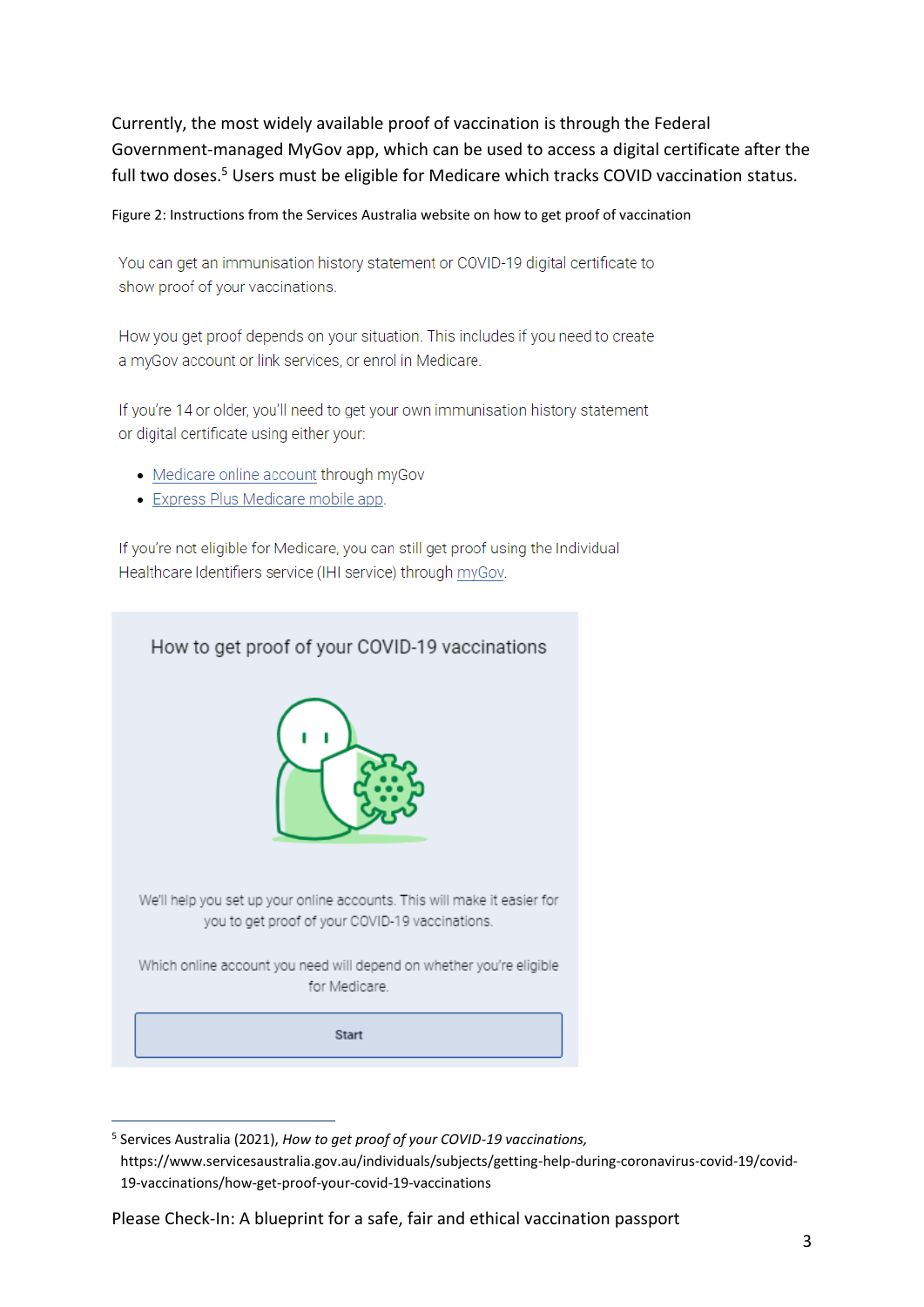States around Australia are exploring integration of vaccination passports through their own COVID check-in apps, which differ state by state. States are investigating the best ways to integrate proof of vaccination as part of the overall check-in/QR Code system, which is used for contact tracing and tracking.<sup>6</sup>

There are also some market-driven products available that collect other forms of identification required by regulated industries. An example is OnePassport – a subscriptionbased product already widely used in aged care and child care, which verifies worker qualifications such as working with children checks.<sup>7</sup> Online wallets, such as Apple Wallet and Google Pay can also be used to display proof of vaccination through integration with the MyGov digital certificate.

As the requirement for proof of vaccination scales to become part of national public policy, there needs to be further investigations into what the ideal product/ecosystem for vaccination passports should look like, with the relevant considerations addressed.

<sup>6</sup> McLeod (2021), *Plan to get Sydneysiders back to pubs with vaccine passport trial,* https://www.news.com.au/lifestyle/health/health-problems/plan-to-get-sydneysiders-back-to-pubs-withvaccine-passport-trial/news-story/cc659bb9892e337a55e342884de92f15

<sup>7</sup> OnePassport (2021), *OnePassport website*, https://onepassport.co/

Please Check-In: A blueprint for a safe, fair and ethical vaccination passport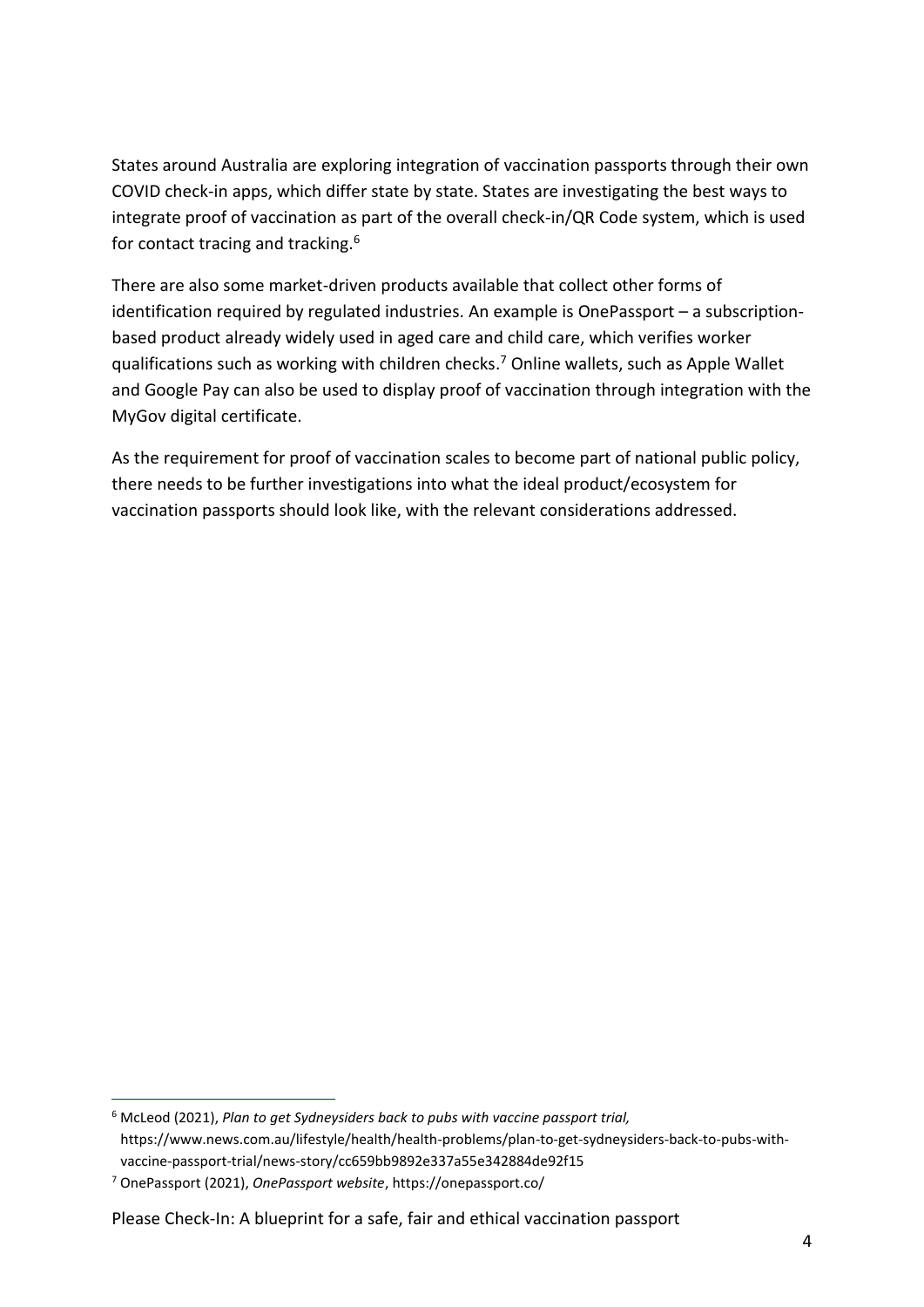### **Key Considerations**

#### **TECHNICAL:**

- **Operational Model**  Currently development is being spoken of as a purely government-led initiative, with States developing their own versions, and the MyGov app currently live.<sup>8</sup> There are both pros (consistency and accountability, coordination with public health responses) and cons (limits options and may exclude non-Australian citizens) in a purely government-led initative. A purely market-driven initiative would likely have good product experience while also likely having privacy and surveillance issues, and lack transparency. A mixed model of government and private sector collaboration may be an ideal solution with government ensuring security and consistency while allowing broader integration with private products.
- **Ease of Use**  As proof of identification requirements scale this process needs to be made easy as the public need to use it ahead of specific entry to venues and workplaces. Any ongoing updates required, whether software driven or for boosters/updated vaccinations need to be easy to update as well.
- **Security** The current version of the vaccination certificate made headlines for the wrong reasons when a software developer was able to hack the system and create a forgery in mere minutes.<sup>9</sup> South Australian independent senator Rex Patrick was also able to create a forged certificate which was confirmed by the government.<sup>10</sup> This lack of security is clearly a fundamental issue and any wider adoption of the passport would need to have a minimum level of security and prevention from forgeries before the public can use it with a degree of confidence.
- **Integration/Interoperability** While a centralised Federal government-led passport would simplify product adoption, already the States are confirming that they are exploring their own version of the passport. At a minimum passports systems would have to account for integration (ability for different systems to connect/communicate usually through middleware) or interoperability (ability for

Please Check-In: A blueprint for a safe, fair and ethical vaccination passport

<sup>8</sup> Crowe (2021), '*Vaccine passports' to combine jab records with QR check-ins for more freedoms,* https://www.smh.com.au/politics/federal/vaccine-passports-to-combine-jab-records-with-qr-check-ins-formore-freedoms-20210820-p58kmh.html

<sup>9</sup> Purtill (2021), *COVID vaccine certificates can be forged within 10 minutes due to 'obvious' security flaw*, https://www.abc.net.au/news/science/2021-08-23/covid-19-vaccine-certificates-forged-in-10 minutes/100390578

<sup>10</sup> Doran (2021), *Senator Rex Patrick forges COVID-19 vaccine certificate to expose security flaw,* https://www.abc.net.au/news/2021-08-04/senator-rex-patrick-forges-covid-19-vaccinecertificate/100346974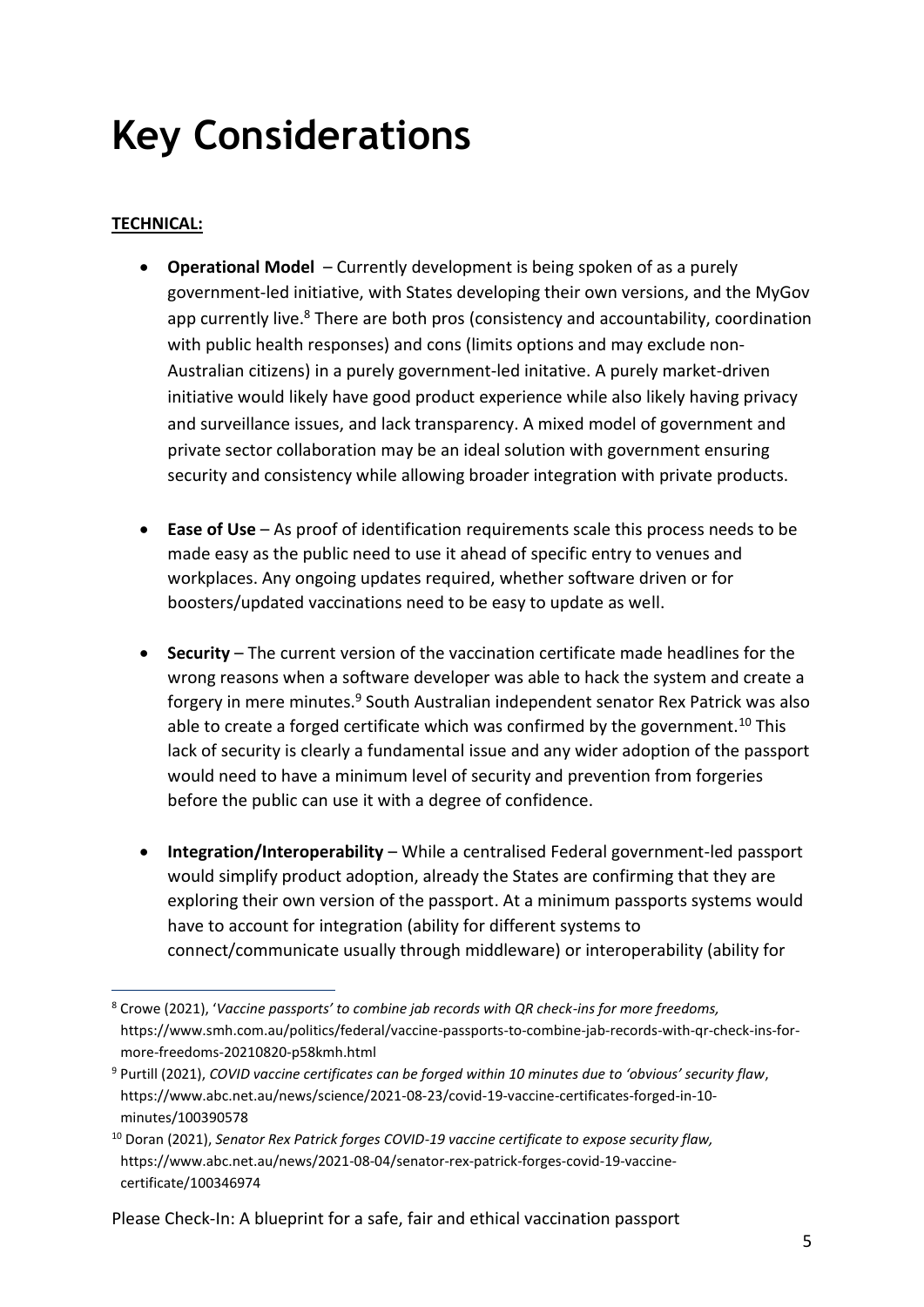different systems to connect/communicate seamlessly) between these two systems so that the public will not have to use two different versions. Any market driven alternatives would also need to consider this. Interoperability becomes a larger concern once other passport versions – for example from those overseas need to be considered. Interoperability also has the potential to facilitate scope creep and unintended impacts if use cases aren't mapped out properly and defined.

#### **PRIVACY:**

- **Data access** The combination of access needed to both the Australian Immunisation Register (AIR) and Medicare could open up access to potentially sensitive health information. Access should be carefully limited. Storage should also be restricted to a reasonable timeframe for use and subsequently deleted from passport records, or from venues using and processing the passports.
- **Data use** Similar to data access, there should be safeguards in place so that records are used only for what it is intended – which is proof of vaccination. Often software developers and organisations take the opportunity to use data captured for secondary usage, usually for performance or optimisation purposes, but this is rarely clarified and users are rarely given the opportunity to consent. Recently it was revealed that Queensland and Western Australian police used their COVID check-in apps to solve unrelated crimes which is a clear abuse of the data captured by those apps.<sup>11</sup>
- **Data management and control** Public health data regularly contains sensitive and private information. By digitising this information, there is potential for unwanted access or accidental disclosures to occur. Users/individual Australians should maintain complete control over the data in their passports. They should also be reasonably notified of any data processing, storage or capture of their details from any venues or other platforms that use the passport, or integrate/export details. Their consent should be obtained and have the ability to opt-out.

#### **ETHICAL:**

• **Access and coverage** – There is the potential for a large section of the population to not have access to the passport. Even those who are covered, but might have difficulties accessing digital services such as mobile phone and internet access, which could include the elderly, people with disabilities or those in remote areas may have

<sup>11</sup> Galloway (2021) '*Breach of trust': Police using QR check-in data to solve crimes,* https://www.smh.com.au/politics/federal/breach-of-trust-police-using-qr-check-in-data-to-solve-crimes-20210903-p58om8.html

Please Check-In: A blueprint for a safe, fair and ethical vaccination passport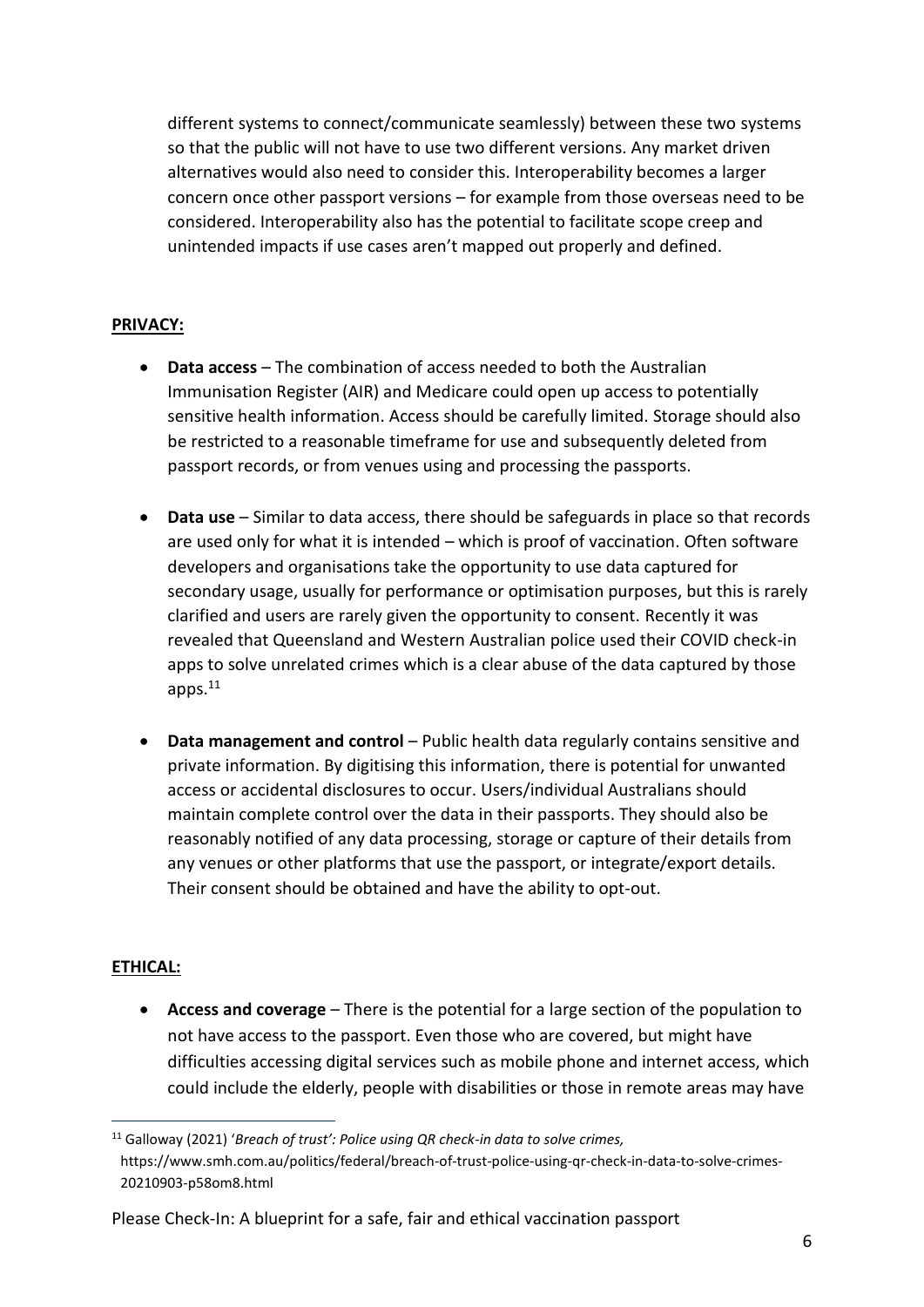trouble getting access. It is important then, that all use cases are planned and catered for to prevent many groups from being excluded.

• **Discrimination and human rights issues** – The examples of excluded groups above demonstrate how many people could be left behind and discriminated against because they are unable to have valid vaccination passports. The Australian Human Rights Commission notes that several groups could potentially face discrimination, including individuals with valid medical reasons for not getting vaccinated, including people with disabilities, marginalised groups that may seek to avoid contact with government agencies including migrants, and any young people or those who are last in line to receive the vaccine.<sup>12</sup> They also note that these exemptions may result in inadvertent revelations of a person's private health information – for example by revealing that they have a disability.

Please Check-In: A blueprint for a safe, fair and ethical vaccination passport

<sup>12</sup> Australian Human Rights Commission (2021), *Human rights considerations for vaccine passports,* https://humanrights.gov.au/our-work/rights-and-freedoms/human-rights-considerations-vaccine-passports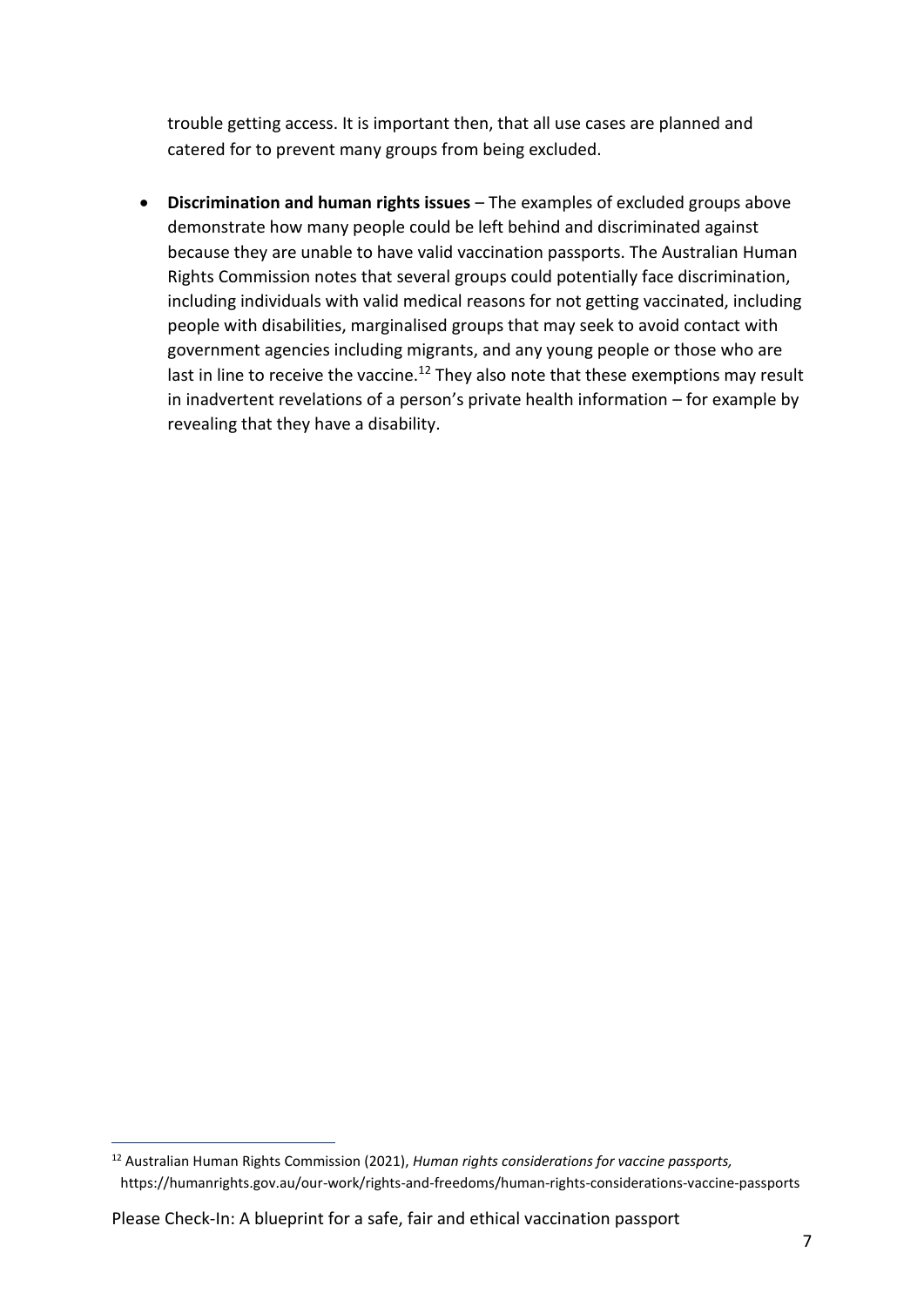## **A blueprint for a safe, fair and ethical vaccination 'passport'**

A successful vaccination passport could be developed which addresses all the key considerations presented in the previous section. The Office of the Australian Information Commissioner along with state and territory privacy commissioners and ombudsmen have produced the "National COVID-19 Privacy Principles" to create a standard national approach to any initiatives aimed at addressing the pandemic.<sup>13</sup> While these principles have some valuable recommendations, they do not fully address all the known risks and considerations of digitally enabled identification and monitoring as part of a national vaccination rollout.

We recommend the following principles to be developed for any vaccination passport:

- **Privacy by design** Any proof of vaccination software should have privacy by design in its build. The Australian Privacy Commission have clear privacy principles, which should be adhered to and complied with.<sup>14</sup> These include conducting privacy impact assessments, with privacy protections overseen by relevant legislation with clear rules for breaches and clear accountabilities.
- **Purpose limitations** Ensuring data is collected, stored and processed only for the express purpose it was intended for which is proving COVID immunisation status. No other secondary uses should be applied to data that is collected, stored and processed by the issuing body, developers or users such as venues.
- **Flexible user control and consent** Ultimately users should have complete control over their data and the way it's managed. There should be flexible controls so that the level of disclosure can be managed, specifically as it could relate to other health or personal conditions or identification that users may want to keep private.
- **Data minimisation** Ensuring only the minimum amount of data necessary is captured.

<sup>13</sup> Office of the Australian Information Commissioner (2021), *National COVID-19 Privacy Principles*, https://www.oaic.gov.au/privacy/guidance-and-advice/national-covid-19-privacy-principles/

<sup>14</sup> Office of the Australian Information Commissioner (2021), *Australian Privacy Principles*, https://www.oaic.gov.au/privacy/australian-privacy-principles/

Please Check-In: A blueprint for a safe, fair and ethical vaccination passport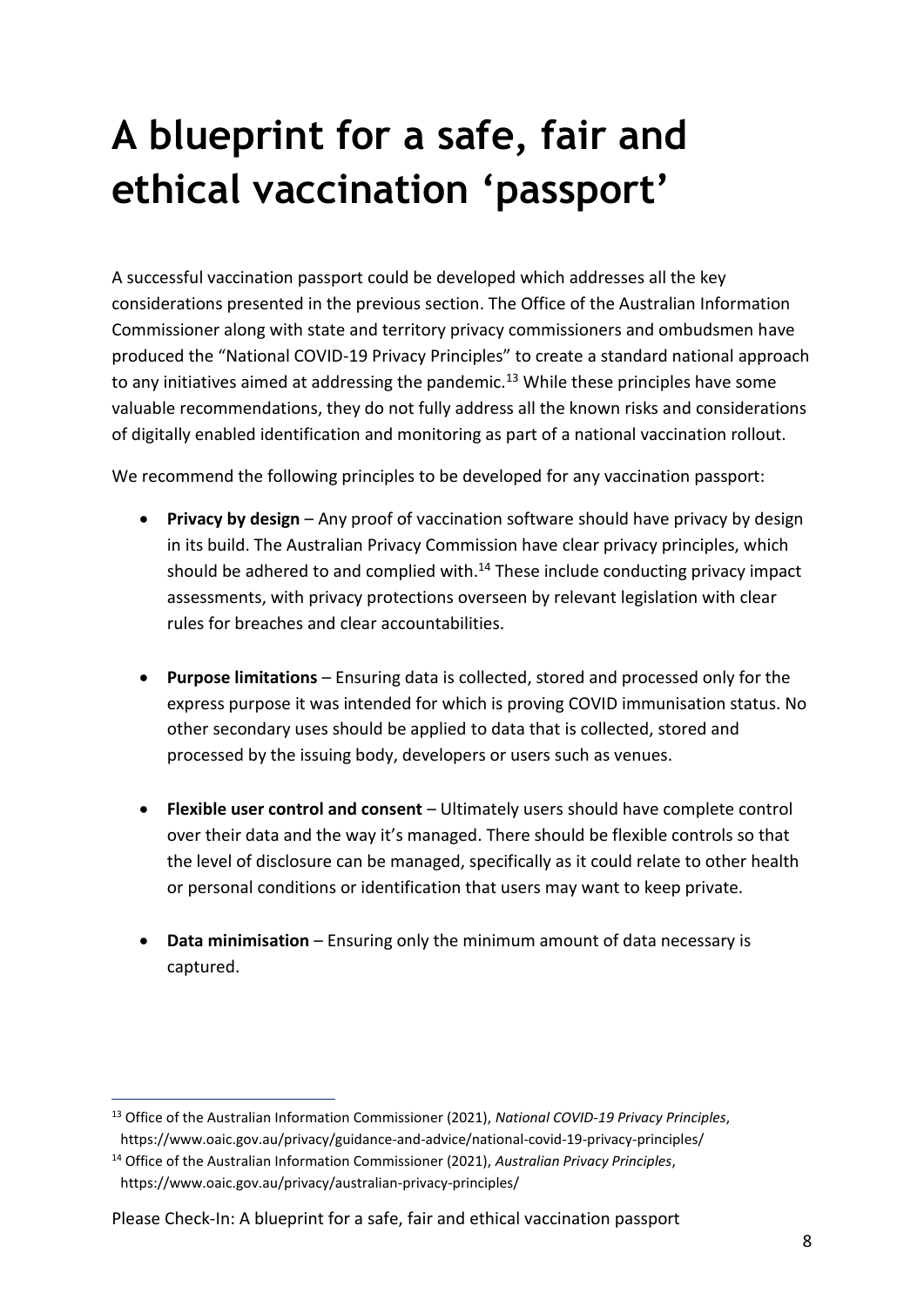- **Data use transparency** How user data is used should be laid out in clear terms and conditions that all users can easily understand, containing clear and unambiguous definitions, minimal jargon and simple, succinct language.
- **Data expiry** Data storage should have an expiry date tied to the purpose limitations of the vaccination passport – that is, once proof of vaccination has been fulfilled, data captured should expire or have the ability to be deleted. Should another phase or requirement for the data be generated, then a new set of terms and conditions should be consented to.
- **Safety and security** Given the basic security flaws in the current digital certificate that were discovered, safety and security of any updates or new versions of the software should be rigorously tested for security and fraud. Safety devices, (like an official government watermark, a real-time clock, or holographic ticks or marks) should be utilised. Software should comply with the latest security standards online and regularly reviewed and updated for security purposes.
- **Allows for legitimate exemptions** Some people (like the immunocompromised, people with disabilities, or with specific health conditions) will have legitimate reasons for not being able to get vaccinated, and these use cases should also be recorded and captured with any verification system, so that records are verified. This prevents people with no legitimate reasons from gaming the system or using this as an excuse to breach public health orders and hijack compliance systems.
- **Covers groups not eligible for Medicare**  Passports should allow coverage for people in Australia who are currently non-citizens, including residents, those with temporary working visas, international students and any other groups not eligible for Medicare.
- **Adopts a partnership with the private sector as needed**  As the urgency to contain the virus and mitigate against its effect grows, the government needs to look at the most effective and efficient operational models to provide this service to Australians. While there are different pros and cons from different operational models, the combination of a government and private led partnership is likely to be the most effective way of developing proof of vaccination. As complexities around the use cases for vaccination passports grow, including needing to account for overseas versions and irregular use cases, the government must provide options which cover all available use cases to ensure no one is left behind.
- **Allows for verifiable non-digital format** While the majority of the Australian population have access to the Internet and smart devices, there are still those who

Please Check-In: A blueprint for a safe, fair and ethical vaccination passport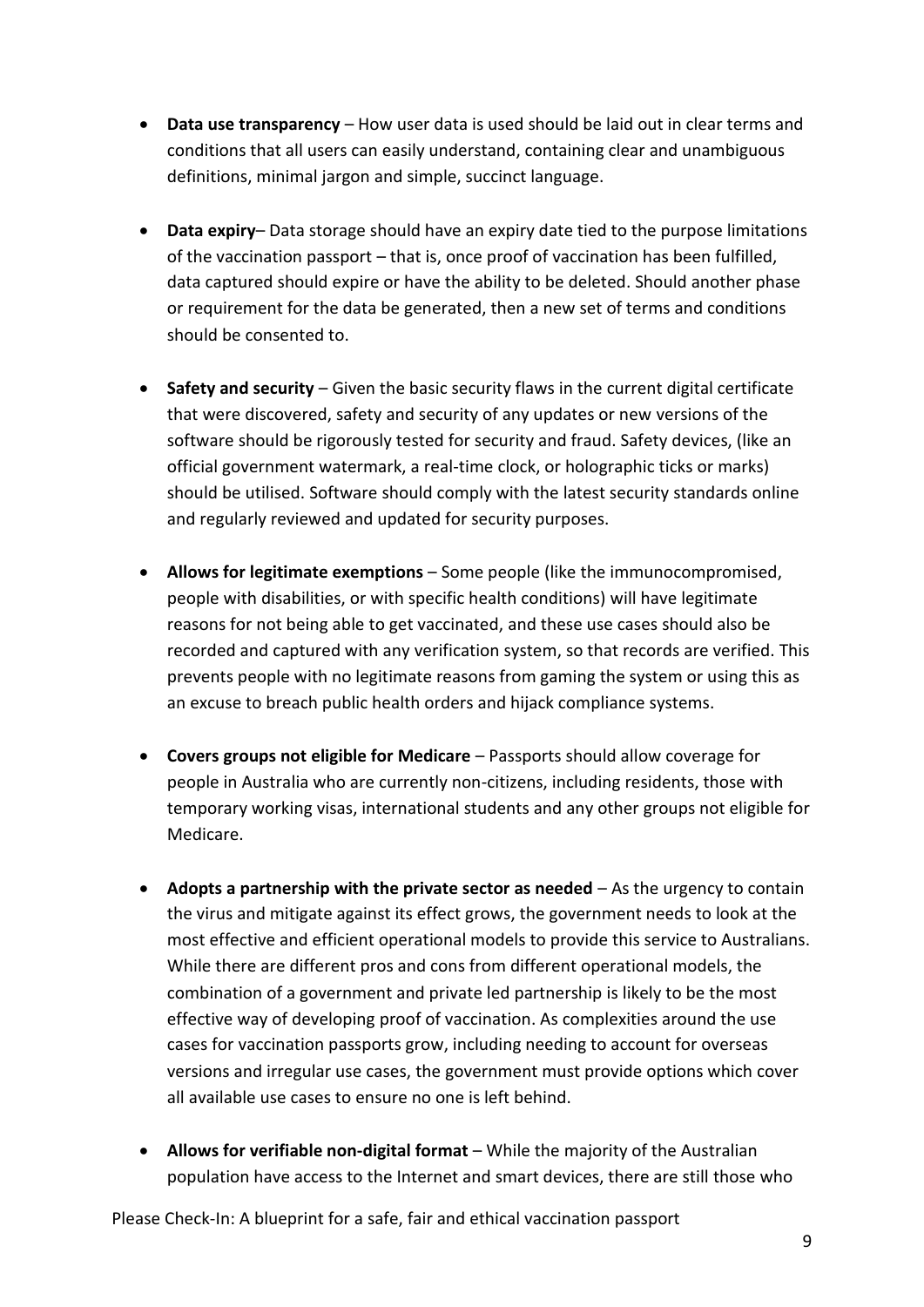do not – which could include the elderly, people with disabilities or those who live in remote regions, a verifiable and official non-digital format needs to be supplied for these individuals so they are not excluded.

• **No biometric capture** – Biometric capture as a means of identification (for example using voice recognition, facial recognition or fingerprinting) is an ethical minefield and an area that has yet to have sufficient scrutiny and ethical frameworks applied to it. Biometrics should be avoided until the appropriate considerations and consultations have been further developed with the community and relevant experts.